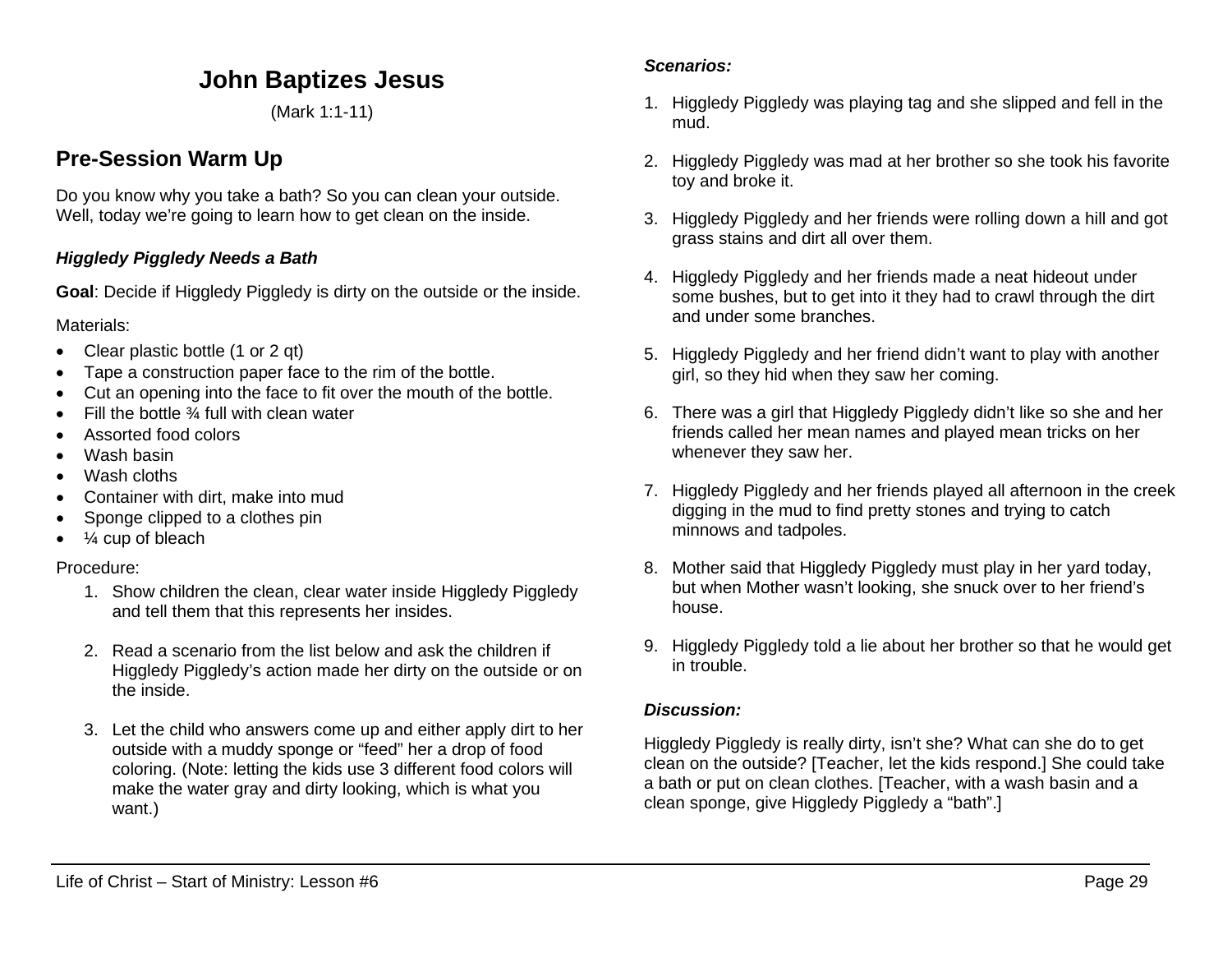But Higgledy Piggledy is still really dirty on the inside, isn't she! What kinds of things did she do to get so dirty on the inside? [Teacher, let the kids respond.] She was mean to her brother, told a lie, was mean to her friends, and disobeyed her mom.

When we do things that make us dirty on the inside, do we like to tell others what we did? No, we want to hide, or to keep it a secret. And sometimes we try to blame others.

What can she do to get clean on the inside? [Teacher, let the kids respond.] Once we are dirty on the inside, we can't make ourselves clean. There's only one way to get cleaned up on the inside. Do you know how to do that? Only God can make us clean on the inside. The Bible says…

#### 1 John 1:9

*If we confess our sins, He is faithful and just to forgive us our sins and to cleanse us from all unrighteousness.*

When we ask Jesus to forgive us for all the wrong things we do, he forgives us and cleanses us from all the sinful things we have done. [Teacher, add the bleach to Higgledy Piggledy.]

Each of us is born with a "want to" to do things our own way rather than God's way. But when we do things that are un-godly, we call that sin. God sees our heart attitude. He knows when we have bad thoughts. He hears every word we say, so He hears when we say unkind things to people. And, God sees everything we do, so He sees us when we do mean things to people.

If we are really sorry for our sins, we can ask Jesus to forgive us and God the Holy Spirit cleans us on the inside. Then He helps us to stop doing wrong things and makes us want to live our lives in a way that is pleasing to God.

If you have asked Jesus to forgive you of your sins, can other people tell if you are clean on the inside? No! Only God can see inside your heart and know for sure if you really are forgiven of your sins.

What is a way that we can show people what happened inside of us? How can you show others that you have asked Jesus to forgive you and clean you on the inside? That's what baptism is all about.

Has anyone here been baptized? Why did you get baptized? We get baptized to show others that you have asked Jesus into your life to be your Savior and your Lord. He saves you when He forgives you of your sins. Then if you make Him your Lord, you will follow His example and do what He wants you to do. So, if you've made Jesus both your Savior and your Lord, He wants you to be baptized.

Baptism is like a wedding ceremony. At a wedding the man and the woman promise God that they will be faithful to each other. At a baptism you promise God that you will be faithful to Jesus. That means you promise to follow Him no matter what happens in your life.

Did you know that Jesus got baptized? Let's learn about that from the Bible. Please open your bibles to Mark 1.

# **Opening Prayer**

Father, give us the desire to be clean on the inside as well as the outside. Look into our hearts and see if there is any sin in there that we need to tell You about so that Your Holy Spirit can clean us on the inside. Then help us to want to always live our lives in a way that is pleasing to You. In Jesus' name, we pray. Amen.

# **Memory Verse**

*If we confess our sins, He is faithful and just to forgive us our sins and to cleanse us from all unrighteousness. (1 John 1:9)*

## **Lesson**

[Teacher, review with the children, who John the Baptist was…] An angel had appeared to Zechariah and told him that he and his wife, Elizabeth, were to have a special son and his name was to be John.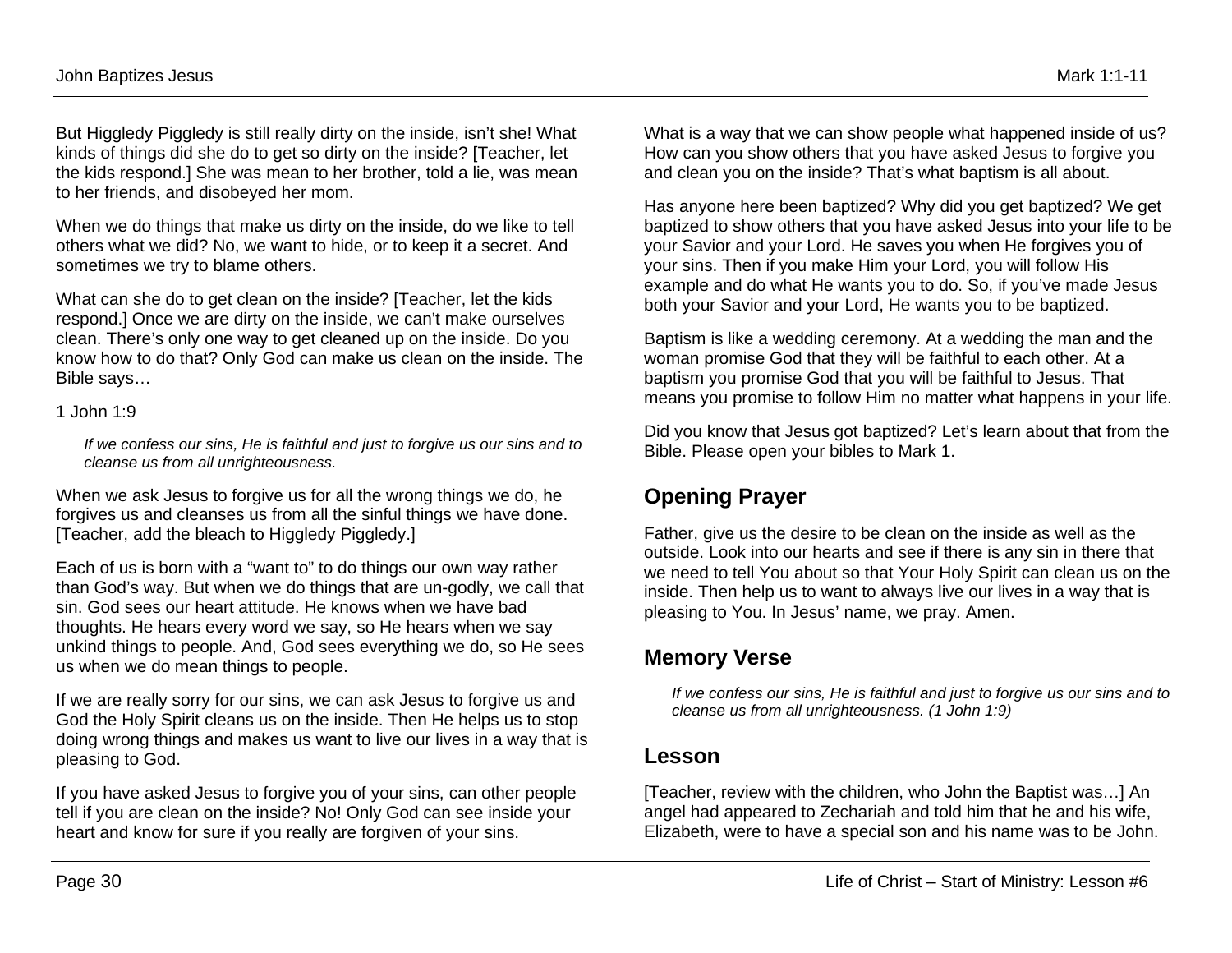They knew that God had a special job for John to do. God had told them that before He sent Jesus, the Messiah, into the world that He wanted John to prepare people's hearts to listen to Jesus when He came.

God had made this plan known to the people through the Prophet Isaiah 700 years before John and Jesus were born.

#### Mark 1:1-3

*This is the Good News about Jesus the Messiah, the Son of God. It began just as the prophet Isaiah had written: "Look, I am sending my messenger ahead of you, and he will prepare your way. 3He is a voice shouting in the wilderness, 'Prepare the way for the LORD's coming! Clear the road for him!'"*

The Prophet Isaiah told the people that God was going to send a messenger ahead to help people get ready for the Messiah, the Savior of the world.

#### Mark 1:4

*This messenger was John the Baptist. He was in the wilderness and preached that people should be baptized to show that they had repented of their sins and turned to God to be forgiven.*

John the Baptist was to tell people to get ready because the Lord was on His way! Jesus was going to be here soon and they needed to prepare themselves for His coming.

What would you do if you knew Jesus was on His way? [Teacher, let the children respond.] What would you want to be caught doing if He was to suddenly appear?

Do you think that God knows when you have been naughty? Yes, God sees and hears everything you do or say. He is all knowing. He even knows every thought that you have!

#### Mark 1:5

*All of Judea, including all the people of Jerusalem, went out to see and hear John. And when they confessed their sins, he baptized them in the Jordan River.*

Everyone went out to see and hear John. They heard his message. He told them to confess their sins so that they could have their hearts cleansed and ready before Jesus, the Messiah, came.

To confess your sins is just to tell God that you know you are a sinner. You can say, "Lord, I said that bad word." Or, "I was disrespectful to my mom." Or, I disobeyed my dad." And when you tell Him that you are truly sorry for doing something that displeases Him and you ask Him to forgive you, "*He is faithful and just to forgive us our sins and to cleanse us from all unrighteousness*." (1 John 1:9)

And the people did realize they were sinners and they confessed their sins. Then John led them into the Jordan River to baptize them.

Baptism shows other people that you have gone to the Lord, confessed your sins and are now cleansed on the inside.

John was helping people prepare their hearts for the coming of Jesus.

Then John told them that Someone greater than he, was coming.

Mark 1:7-8

*John announced: "Someone is coming soon who is greater than I am so much greater that I'm not even worthy to stoop down like a slave and untie the straps of his sandals. 8I baptize you with water, but he will baptize you with the Holy Spirit!"*

Who was John talking about? Jesus, the Messiah, the Savior!

Mark 1:9

*One day Jesus came from Nazareth in Galilee, and John baptized him in the Jordan River.*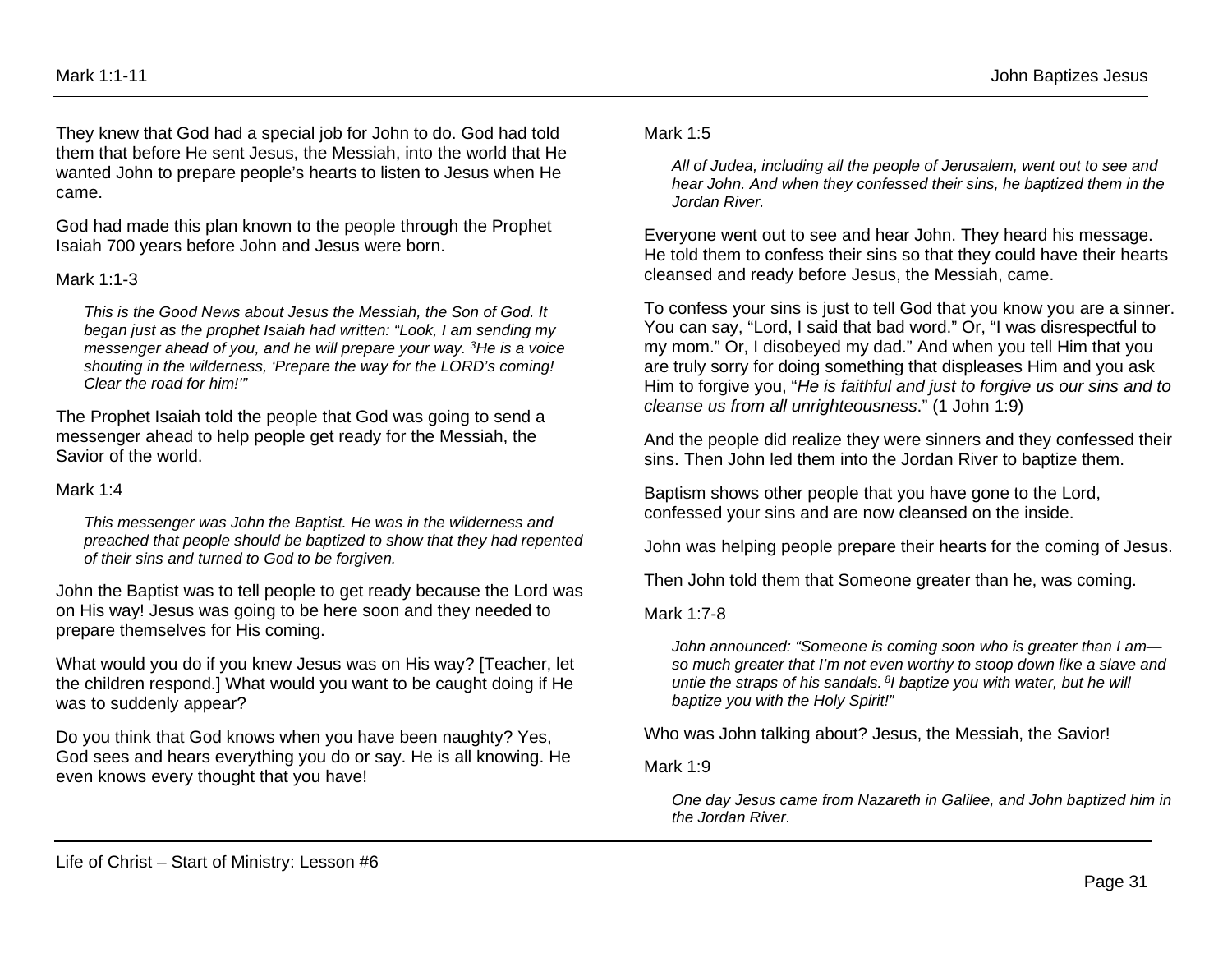Jesus traveled from his home in Nazareth out to the Jordan River where John was baptizing people.

When Jesus got to the river, His cousin, John, baptized Him.

Have you ever seen someone get baptized? You baptize someone by carefully helping them go under the water and come up again. It is not a game. It is a way to show other people that God has cleaned you on the inside.

Baptism is a symbol of the death and resurrection of Jesus. When you go down into the water it is a picture of your death to your old sinful ways and when you come up out of the water it is a picture that shows people you have been born again. We have a new start in life. God has forgiven you of your sins and filled you with the power of the Holy Spirit so that you can now live your life in a way that brings honor to God.

Mark 1:10-11

*As Jesus came up out of the water, he saw the heavens splitting apart and the Holy Spirit descending on him like a dove. 11And a voice from heaven said, "You are my dearly loved Son, and you bring me great joy."*

Because Jesus obeyed the Father and was baptized, the Holy Spirit came down upon Him and the Father told Him that He was overjoyed with Him.

Jesus loves each one of us and wants to make each one of us clean on the inside. You can ask God to make you clean on the inside right now if you want to. All you need to do is ask God to forgive you of all the naughty things you have ever done and to make you clean in the inside. As I pray, you pray to God…

# **Closing Prayer**

Father, all of us do wrong things that make us dirty on the inside. Some of us have been mean to our friends; some of us have been disrespectful to our moms; or disobedient to our dads. Some of us

have told lies. I ask you to forgive us our sins and to clean us on the inside. Then help us want to do what's right. Fill us with your Holy Spirit so that we might live our lives in a way that brings honor and glory to You. In Jesus name, we pray. Amen

# **Learning Activities**

# **Craft Corner**

### *Dove*



## Supplies needed:

- White construction paper or card stock
- White tissue paper, 6"x10"
- Ribbon
- Scissors
- Pencil
- Clear tape
- Optional: markers, glue, glitter, wiggly eyes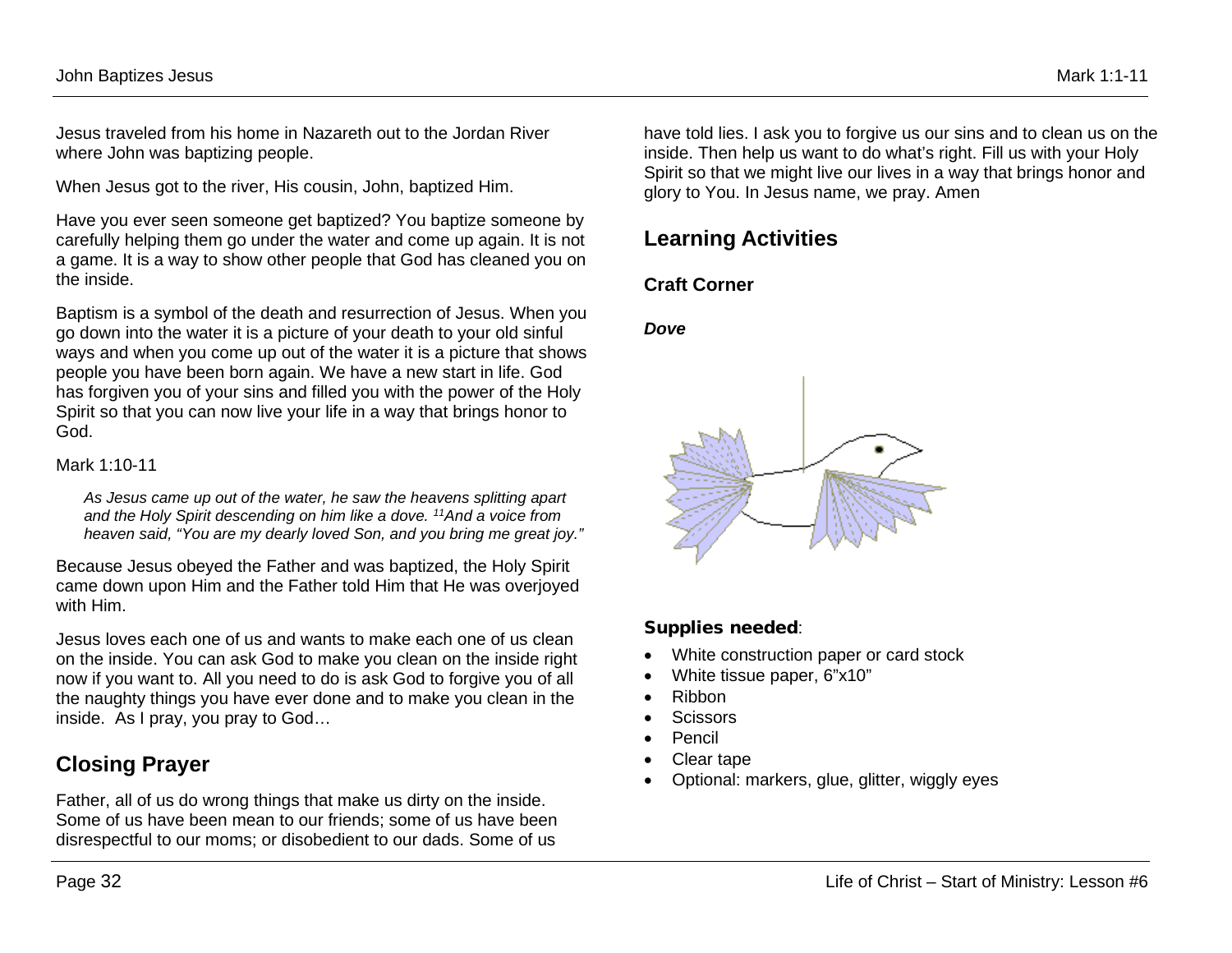### Procedures;

- 1. Cut the body out of stiff white paper.
- 2. Make a slit in the body for the wings.
- 3. Fold each piece of tissue like an accordion, ½" folds.
- 4. Insert the folded tissue paper (wings) into the slit in the bird's body.
- 5. Punch a hole and thread it with the ribbon to hang it up.
- 6. Optional: decorate the dove with markers or glitter or wiggly eyes.

# **Game Center**

## *Who or What Am I —*

Before class, write short riddles on individual slips of paper based on this week's lesson. Provide one riddle per child. Put the slips of paper in a container. Let each child draw a riddle. Read it aloud and let the child try guess the answer. If he cannot, let the other children respond.

- 1. I am what makes you dirty on the inside. What am I? (Sin)
- 2. I am the Prophet that told people God was going to send a messenger to help people get ready for the coming Messiah. Who am I? (Isaiah)
- 3. I am the messenger that came to help people prepare for Jesus. Who am I? (John the Baptist)
- 4. I am the woman that gave birth to John the Baptist. Who am I? (Elizabeth)
- 5. I am the One who can see and hear everything you think, say, or do. Who am I? (God)
- 6. I am what you need to do *before* you get baptized. What am I? (Confession, repentance)
- 7. I am the place that people got baptized. What's my name? (River Jordan)
- 8. We came out to see and hear John. Who were we? (All the people from Judea)
- 9. I am the One that John said was coming Who was greater than he. Who am I? (Jesus)
- 10. I said, "You are my dearly loved Son, and you bring me great joy." Who am I? (God the Father)
- 11. I am the way you can show people that you are clean on the inside. What am I? (Baptism)
- 12. I am the two pictures or symbols of baptism. (Death and resurrection)

# *What's the Answer?*

Write review questions and answers on separate cards. Hand out the answer cards to the students. Put the question cards in a bag. Pull out a question; give the child with the answer a piece of candy. *Variation*: put the answer cards up on the bulletin or white board and let the children take turns finding the answer.

- 1. Who was John the Baptist's mother? (Elizabeth)
- 2. Who prepared the way for Jesus? (John the Baptist)
- 3. What did John do to help people get ready for Jesus? (Told people to ask forgiveness for their sins)
- 4. What makes you dirty on the inside? (Sin)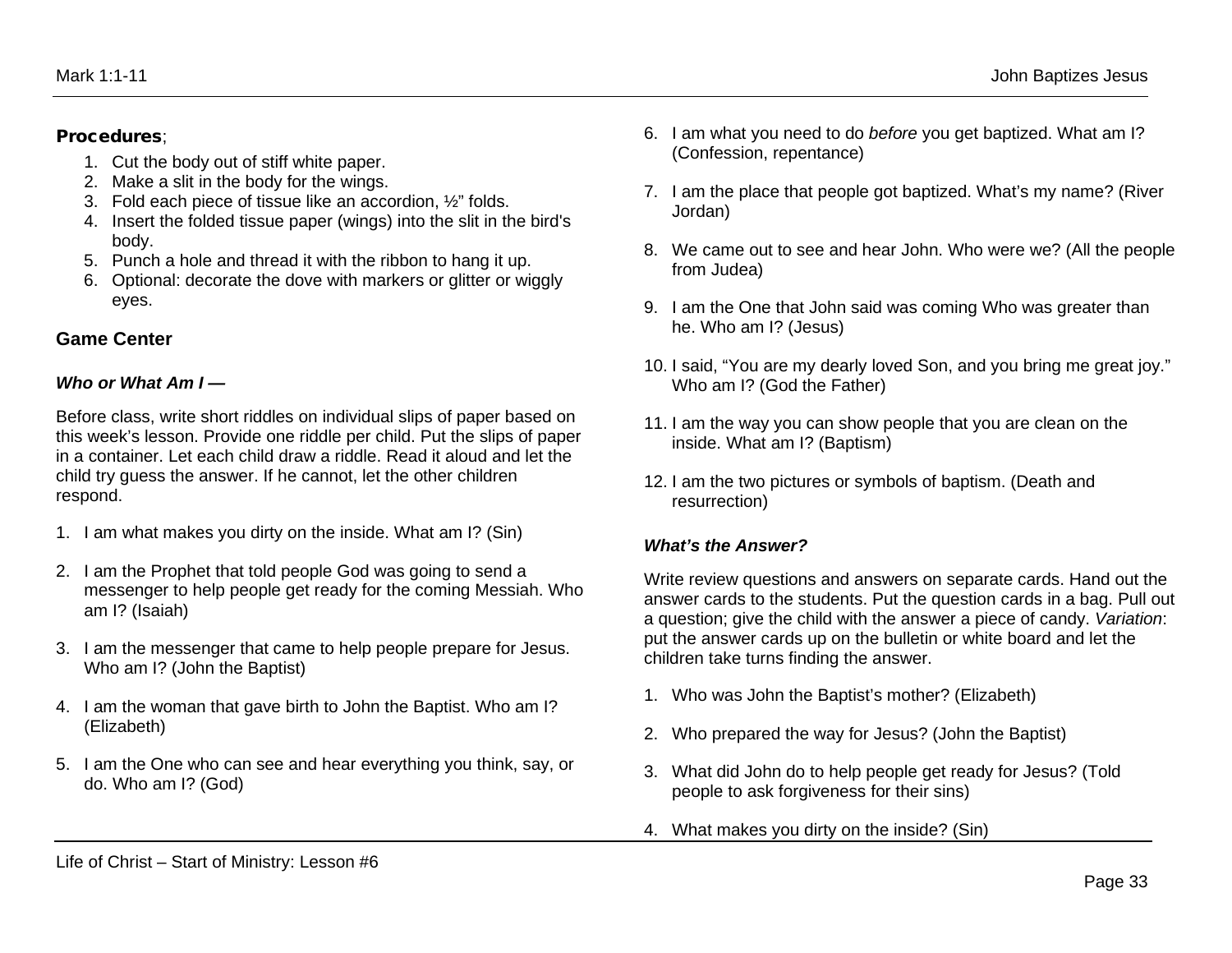- 5. What does it mean to confess your sins to God? (Tell Him I am sorry and ask Him to forgive me)
- 6. Where was John baptizing? (Jordan River)
- 7. What did John use the water for? (Baptism)
- 8. During baptism, when they put you under the water and when bring you up out of the water, what is this a picture of? (A picture of death to my old sinful ways and my new life in Christ)
- 9. Who said, "*You are my beloved Son in whom I am well pleased*?" (God)
- 10. Why do people get baptized? (To show people that I am clean on the inside and Jesus is my Lord and Savior)
- 11. Why did Jesus come to earth? (To take the punishment for my sins on the cross)
- 12. How can you get clean on the inside? (Ask God to forgive me of my sins)